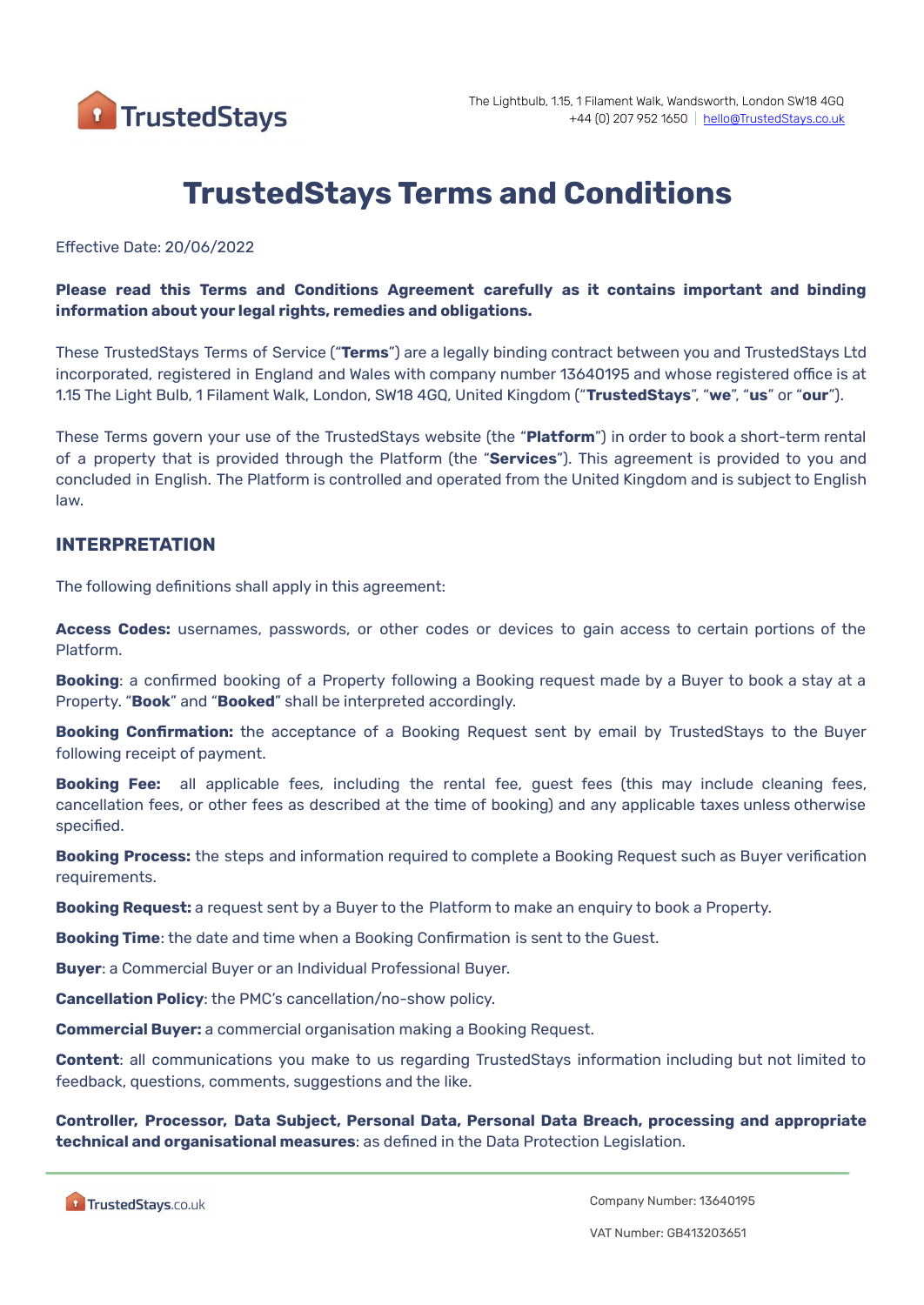

**Data Protection Legislation:** all applicable data protection and privacy legislation in force from time to time in the UK including the UK GDPR; the Data Protection Act 2018 (DPA 2018) (and regulations made thereunder) and the Privacy and Electronic Communications Regulations 2003 (SI 2003/2426) as amended and all other legislation and regulatory requirements in force from time to time which apply to a party relating to the use of personal data (including, without limitation, the privacy of electronic communications).

**Domestic Law**: the law of the United Kingdom or a part of the United Kingdom.

**Force Majeure Event**: means acts of God, flood, drought, earthquake or other natural disaster; terrorist attack, civil war, civil commotion or riots, war, threat of or preparation for war, armed conflict, imposition of sanctions; nuclear, chemical or biological contamination or sonic boom; collapse of buildings, fire, explosion; and interruption or general failure of public utility service.

**Guest**: the staff member who stays in the Property booked by the Commercial or Individual Professional Buyer.

**Industry Accreditation**: the STAA/Quality in Tourism or ISAAP Accreditation or other TrustedStays approved accreditation.

**Individual Professional Buyer**: a professional independent buyer either booking on behalf of their staff or booking for themselves for work purposes who have created an account on the Platform.

**PMC**: a property management company which completes the TrustedStays account registration process and who agrees to the terms of the Partner Terms and Conditions.

**Pandemic**: a pandemic or epidemic disease where local, regional or central government has imposed any mandatory legal measure for the prevention of the spread of that disease which at the Start Date prohibits the Property from being used for the purposes of the Booking.

**Partner Terms and Conditions:** the terms and conditions for PMCs.

**Platform**: the TrustedStays booking platform that is accessible by PMC and TrustedStays customers through web-based, mobile and customer centric platforms.

**Privacy Policy Statement**: TrustedStays privacy policy statement available at:

<https://www.trustedstays.co.uk/privacy-policy.pdf>

**Properties**: means all active Properties in PMC's portfolio which TrustedStays will market to prospective Buyers on behalf of the PMC and "**Property**" means any one of the Properties.

**Property Listing:** the property listing including the property details on the TrustedStays Platform of which the content is owned by the PMC.

**Security Deposit**: the Security Deposit, as specified by the PMC.

**Service(s)**: means the additional support and business service provided by us, including support on the Platform and reservations management in line with the roles and responsibilities as outlined in our policies and procedures.

**Short-Term Rental**: a rental of up to 6 months (or equivalent in other countries and jurisdictions).

**Short-Term Rental Licence:** any registration or licence or other consent that is required to use a Property for a short-term rental use and necessary to comply with all applicable Short-Term Rental Regulations.

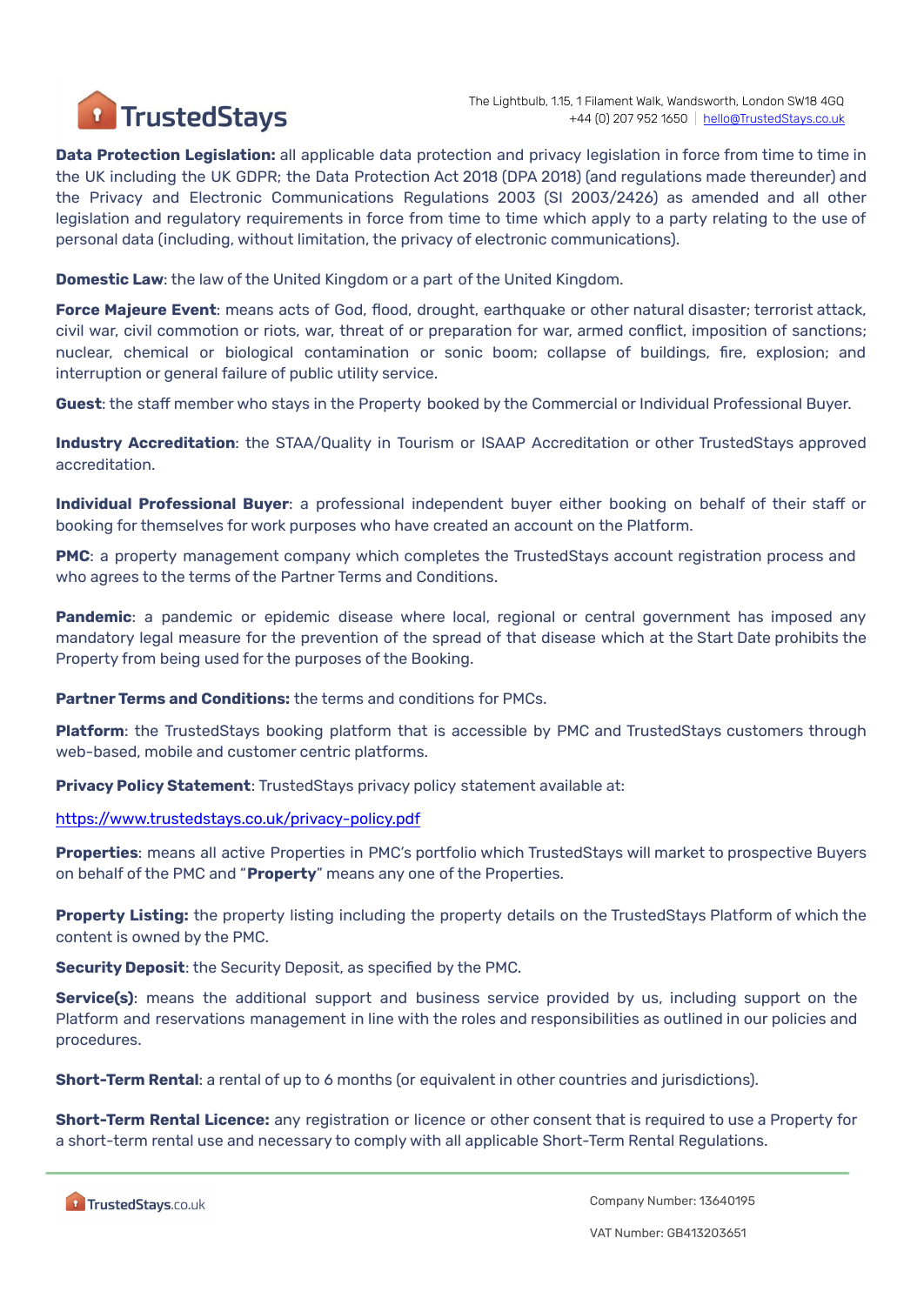

**Short-Term Rental Regulations**: all laws, statutes, statutory instruments and regulations that apply to short-term rentals of Properties for vacation, business and home rentals to guests, hotels, or hospitality services.

**Start Date:** the start date of a Booking specified in the Booking Confirmation.

**Terms**: the terms and conditions set out in this agreement.

**TrustedStays:** comprises the TrustedStays Platform and TrustedStays Services.

**TrustedStays Customers:** means, individually and collectively, guests or buyers who make a reservation via the TrustedStays Platform, or potential guests and buyers who enquire about any property that is advertised by or offered on the TrustedStays Platform.

**TrustedStays Information:** the content and information displayed on the Platform.

**TrustedStays Trademarks:** all trademarks, trade names, website domain names, social media names and images, service marks and logos, all whether or not registered, that are owned by or licensed to TrustedStays, including without limitation any relating to the Platform.

**UK GDPR**: means the General Data Protection Regulation (EU) (2016/679) as it forms part of United Kingdom domestic law.

#### **AGREEMENT TO TERMS**

By using the Platform, you are accepting all the terms and conditions set forth in these Terms and any other terms that you are provided with during the Booking Process. If you do not agree to each and all of these terms and conditions, please do not use the Platform or our Services. We reserve the right, at our discretion, to change and or modify these Terms at any time without notice and, unless otherwise indicated, such changes will become effective immediately upon posting; therefore, please check these Terms periodically for changes. We will display the effective date of these Terms at the top of this page. If anything in these Terms is (or becomes) invalid or, unenforceable: (i) it will still be enforced to the fullest extent permitted by law; and (ii) you will still be bound by everything else in these Terms.

#### **THE PLATFORM AND THE SERVICES**

The Platform and Services provide a Property rental offering by TrustedStays whereby you may browse listings for Properties and book Short Term Rentals of such Properties through the Platform. These Terms apply to Short Term Rentals; for longer bookings different terms may apply and you should speak to TrustedStays. TrustedStays has relationships with local PMCs who manage your Booking and the Property, and provide support to you during your stay at a Property. TrustedStays does not own, lease or manage the Properties.

#### **PROPERTY LISTINGS**

As the provider of the Platform, TrustedStays does not own, create, control, or manage any Property or Property Listings. We are not responsible for, and make no warranties or representations in relation to, any inaccuracy of Property Listings or the lack of suitability or safety of the Property for the Guest's proposed use. PMCs are responsible for the Properties and the accuracy of their Property Listings.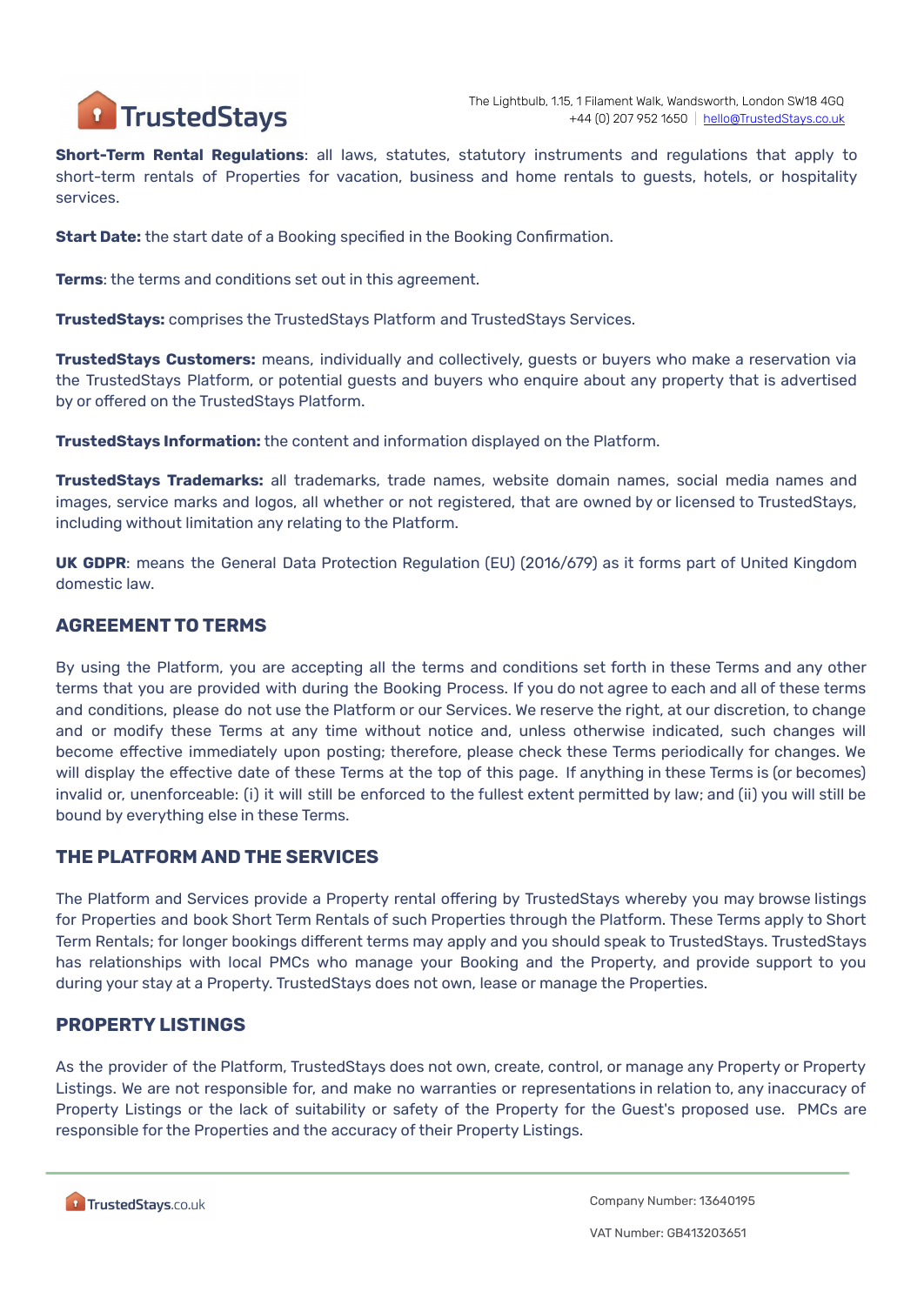

### **ACCREDITATION**

It is the PMC's responsibility to maintain and update the independent Industry Accreditation. The accreditation body is responsible for inspections and any accreditation certificate. TrustedStays accepts no responsibility or liability in relation to accreditation certificates, inspections, updates or maintenance.

#### **BOOKING PROCESS**

You may book a Property through the Platform by following the Booking Process. All information regarding the Booking Fees and the Security Deposit (if any), will be provided to you prior to booking a Property. You agree to pay the Booking Fees, subject to your rights to cancellation, which shall be outlined on the Property Listing page.

The Property Listing page will indicate if the PMC has selected the "instant book" service or "enquiry to book" service. If "instant book" has been selected, the Guest will receive a Booking Confirmation promptly after booking. If "enquire to book" has been selected, then the PMC is obliged to confirm availability within 48 hours of the booking request, and the Guest will receive a notification informing them that the Property is either (i) available to be booked or (ii) that their Booking request has been rejected. In the event of scenario (i) above, the Guest must access their account to complete the Booking, and a Booking Confirmation will be sent promptly following completion of the Booking.

A Booking is confirmed at the date and time when a Booking Confirmation is sent to the Guest, and this is the Booking Time for the purposes of applying and interpreting the applicable Cancellation Policy.

If you cancel or fail to show up to a Booking, any cancellation/no-show fee and any refund will depend on the PMC's cancellation/no-show policy. Some Bookings cannot be cancelled for free, while others can only be cancelled for free before a deadline.

To cancel you must send an email to [reservationsdesk@trustedstays.co.uk](mailto:reservationsdesk@trustedstays.co.uk) which must clearly state that you are cancelling your Booking. The time that we receive your email will be the time taken to be the cancellation date and time for the purpose of applying the applicable Cancellation Policy.

If you are due a refund, then, provided that the Booking was fully paid for and that you have not made (and have confirmed to us that you will not make) any chargeback request, we will pay the refund amount due to you within 14 days after we receive notice of cancellation, provided that we have retained or are able to collect the relevant monies from the PMC. Please note that neither we, nor any PMC, will be responsible for any fees, costs or expenses that you have incurred in relation to a cancelled Booking (including travel costs or event tickets). You are therefore strongly advised to take out adequate travel insurance to cover any booking you make via the Platform.

For Bookings that require a Security Deposit, the PMC is responsible for collecting and refunding the Security Deposit at its sole discretion. TrustedStays assumes no responsibility or liability should a dispute arise between you and the PMC regarding the collection or refund of a Security Deposit.

You agree that TrustedStays may utilise third party service providers to facilitate the Booking Process including without limitation the processing of any payments. Payment processing shall be subject to such third party's terms of service, user agreement, and other policies, and TrustedStays is not responsible or liable for such

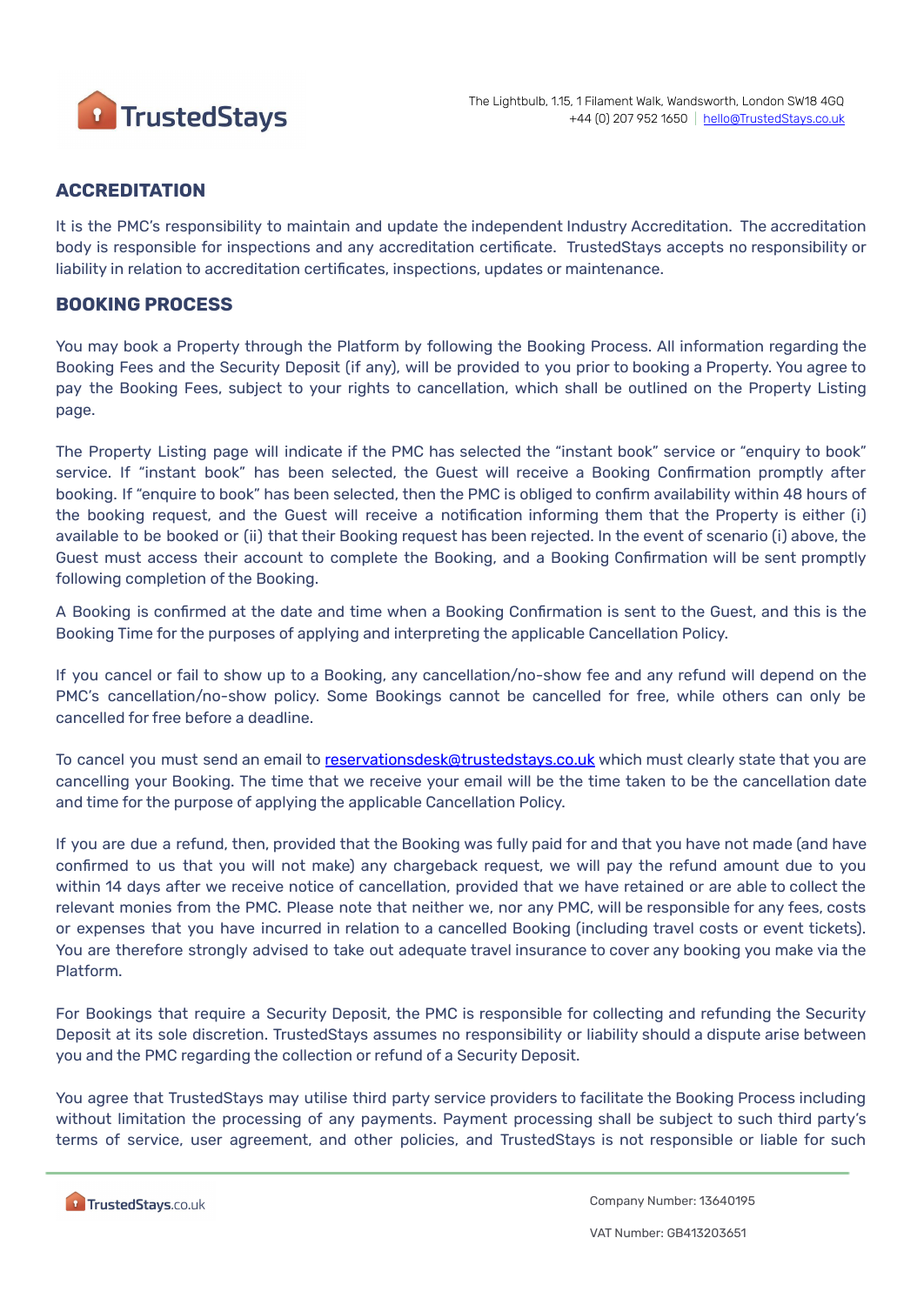

payment processing services.

# **BOOKING AS A COMMERCIAL BUYER**

In order to become a Commercial Buyer on the TrustedStays Platform and therefore be able to book on behalf of your organisation for one or more members of staff you will need to create an account with us by visiting our Buyer Registration page at <https://www.trustedstays.co.uk/register/buyer>. You will be asked to provide us with certain registration information; this information must be true and accurate. We will review your registration form and at our complete discretion, verify your account. You authorise us to carry out any necessary checks to verify your identity and request for an account.

As a Commercial Buyer, booking for your staff, your initial bookings will need to be made via credit or debit card payment. To start paying via invoice, TrustedStays need to confirm required details with your organisation and perform a credit check. By requesting invoice payments, you authorise us to carry out relevant credit checks for the purposes of approving you for this service and you take full responsibility for all sums due under your account.

For invoice payments we would need the following:

- 1. Agreement to the TrustedStays terms and conditions when creating the Commercial Buyer account.
- 2. Confirmation that you agree to the payment terms. For initial stays we will require payment in advance, companies can register for invoicing and once approved, future stays would be based on standard invoicing and payment terms.
- 3. To let us know what, if any, details need to be included on an invoice by your organisation to confirm a Booking Request. This will help us to ensure invoices can be paid without any issues.

If you are booking a Property as a Commercial Buyer, you agree that each Guest you are booking a Property on behalf of is aware of these Terms and the terms of any rental agreement, contract or other agreements that you enter into in order to book the Property. If any of your Guests are minors, you agree that you have the authority to act on behalf of the minor(s).

# **BOOKING AS AN INDIVIDUAL PROFFESIONAL BUYER**

In order to book a stay as an Individual Professional Buyer on the TrustedStays Platform, you will need to create an account with us by visiting our Professionals Registration page at <https://trustedstays.staginghub.co.uk/register/professional>. You will be asked to provide us with certain registration information; this information must be true and accurate. Your registration form will be automatically approved, and your account will be automatically accessible. The only payment option available for Booking Requests made via your individual professional account is via credit or debit card.

# **PROPERTY MANAGEMENT COMPANIES (PMCs)**

When you book a Property through the Platform, a PMC will manage your Booking and provide additional support to you during your stay at the Property. In order to provide those Services, your information (and that of your Guests) will be shared with the relevant PMC and, if necessary, with third parties who perform Services for them, such as cleaning, maintenance, transportation and similar services. Each PMC is independent from and not

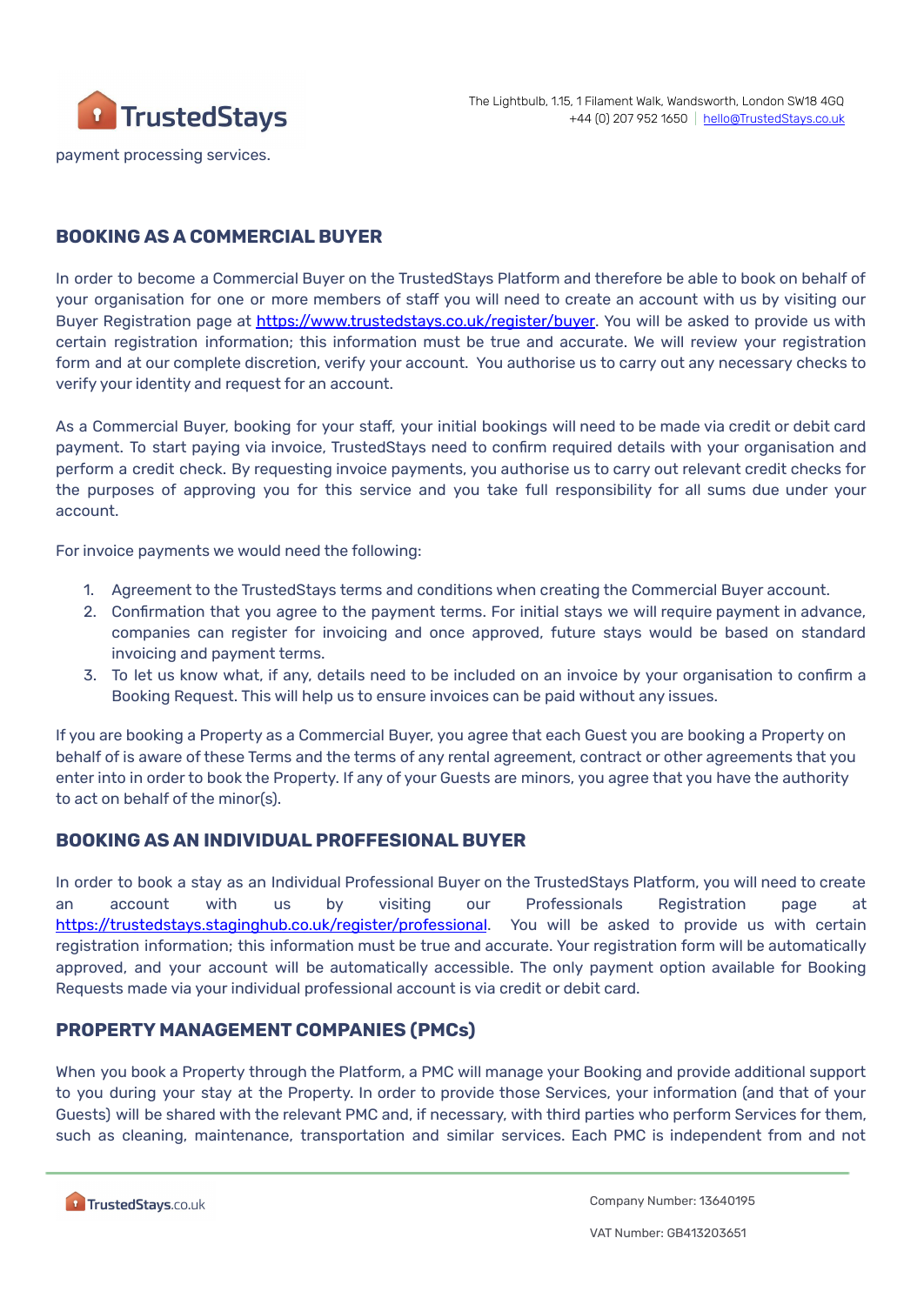

affiliated with TrustedStays. The collection, use and sharing of your information by the PMC will be governed by their privacy policies. To the extent that you enter into a rental agreement, contract or other agreement with a PMC, you understand and acknowledge that TrustedStays is not (and will not become) a party to any of those agreements. You agree that you may be required to enter into separate terms, waivers, or other agreements in connection with your booking of a Property through the Platform.

#### **FORCE MAJEURE**

All parties expressly disclaim liability for any actual or deemed breach of these Terms by reason of any delay in performing, or any failure to perform, any of its obligations, if the delay or failure was due to a Force Majeure Event.

A TrustedStays Guest, acting reasonably, who is prevented from the safe and reasonable occupation of the Property due to Force Majeure or because of a Pandemic, shall be responsible for notifying the PMC of the same. The PMC will be required to refund all payments which have been made to the PMC for any unused portion of the Guest's booking to us and we will subsequently refund such unused payments received by us from the PMC to the Guest.

TrustedStays recommends the Guest has appropriate insurance policies in place to cover any losses in the event that the Property cannot be occupied.

#### **PRIVACY**

The collection, use, sharing and other actions we take with respect to your information is described in our Privacy Policy Statement, which may be updated from time to time. When you agree to these Terms, you are also acknowledging the provisions in that Privacy Policy [Statement.](https://www.trustedstays.co.uk/privacy-policy.pdf)

#### **DATA PROTECTION**

All parties will comply with all requirements and obligations applicable to them under the Data Protection Legislation in respect of the client personal data.

The parties acknowledge that for the purposes of the Data Protection Legislation, we are the Controller of the PMC and the Buyer's Personal Data. Please see the Privacy Policy Statement for further details of how we use and collect that data.

Insofar as Buyers make Bookings through the TrustedStays website, the parties acknowledge that for the purposes of the Data Protection Legislation, the PMC is the Controller and we may be the Processor of the Guest's Personal Data which is collected and processed in relation to those bookings. In circumstances where we are the Processor, Schedule 1 to this agreement sets out the scope, nature and purpose of processing by us in relation to such Personal Data, the duration of the processing and the types of Personal Data and categories of Data Subject.

Without prejudice to the generality of the above, it is the PMC's responsibility to have all necessary appropriate consents and notices in place to enable lawful transfer of the Guest's Personal Data to us for the duration and purposes of this agreement.

Without prejudice to the generality of the above, we shall, in relation to any of the Guest's and Buyer's Personal

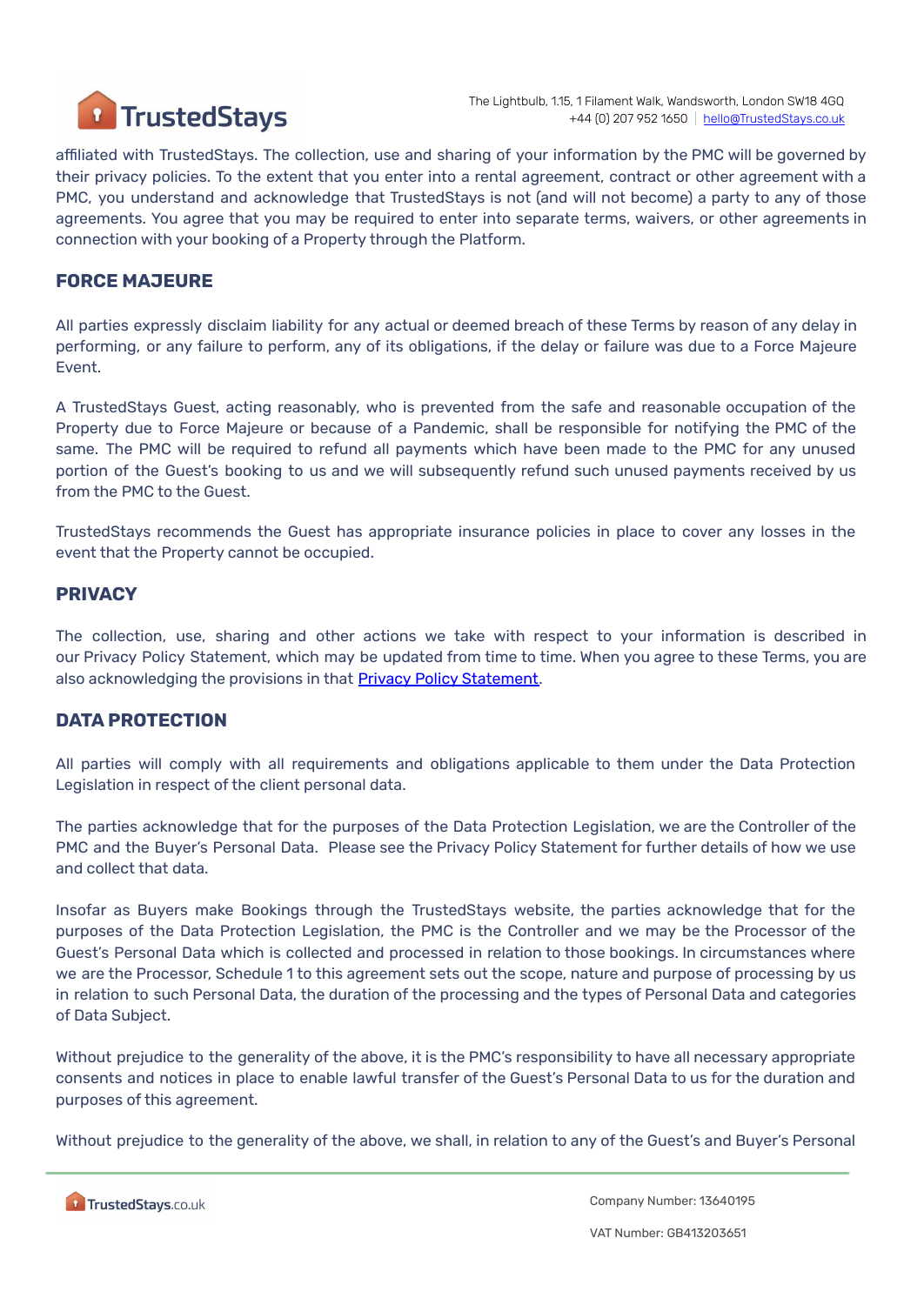

Data processed in connection with the performance by us of our obligations under this agreement:

- a. process that Personal Data only on the documented written instructions of the PMC unless we are required by Domestic Law to otherwise process that Personal Data. Where we are relying on Domestic Law as the basis for processing Personal Data, we shall promptly notify the PMC of this before performing the processing required by Domestic Law unless Domestic Law prohibits us from so notifying the PMC;
- b. ensure that we have in place appropriate technical and organisational measures, reviewed and approved by the PMC, to protect against unauthorised or unlawful processing of Personal Data and against accidental loss or destruction of, or damage to, Personal Data, appropriate to the harm that might result from the unauthorised or unlawful processing or accidental loss, destruction or damage and the nature of the data to be protected, having regard to the state of technological development and the cost of implementing any measures (those measures may include, where appropriate, pseudonymising and encrypting Personal Data, ensuring confidentiality, integrity, availability and resilience of our systems and services, ensuring that availability of and access to Personal Data can be restored in a timely manner after an incident, and regularly assessing and evaluating the effectiveness of the technical and organisational measures adopted by us);
- c. ensure that all personnel who have access to and/or process Personal Data are obliged to keep the Personal Data confidential; and
- d. not transfer any Personal Data outside of the UK unless the prior written consent of the PMC has been obtained and the following conditions are fulfilled:
	- i. we or the PMC has provided appropriate safeguards in relation to the transfer;
	- ii. the data subject has enforceable rights and effective legal remedies;
	- iii. we comply with our obligations under the Data Protection Legislation by providing an adequate level of protection to any Personal Data that is transferred; and
	- iv. we comply with reasonable instructions notified to us in advance by the PMC with respect to the processing of the Personal Data;
- e. assist the PMC, at the PMC's cost, in responding to any request from a Data Subject and in ensuring compliance with its obligations under the Data Protection Legislation with respect to security, breach notifications, impact assessments and consultations with supervisory authorities or regulators;
- f. notify the PMC without undue delay on becoming aware of a Personal Data Breach;
- g. at the written direction of the PMC, delete or return Personal Data and copies thereof to the PMC on termination of the agreement unless required by Domestic Law to store the Personal Data; and
- h. maintain complete and accurate records and information to demonstrate its compliance with this clause.

The PMC consents to us appointing the third party processors set out in Schedule 1 to this agreement as third-party processors of Personal Data under this agreement. We confirm that we have entered or (as the case may be) will enter with the third-party processors into a written agreement incorporating terms which are substantially similar to those set out in this clause and in either case which we confirm reflect and will continue to reflect the requirements of the Data Protection Legislation. As between us and the PMC, we shall remain fully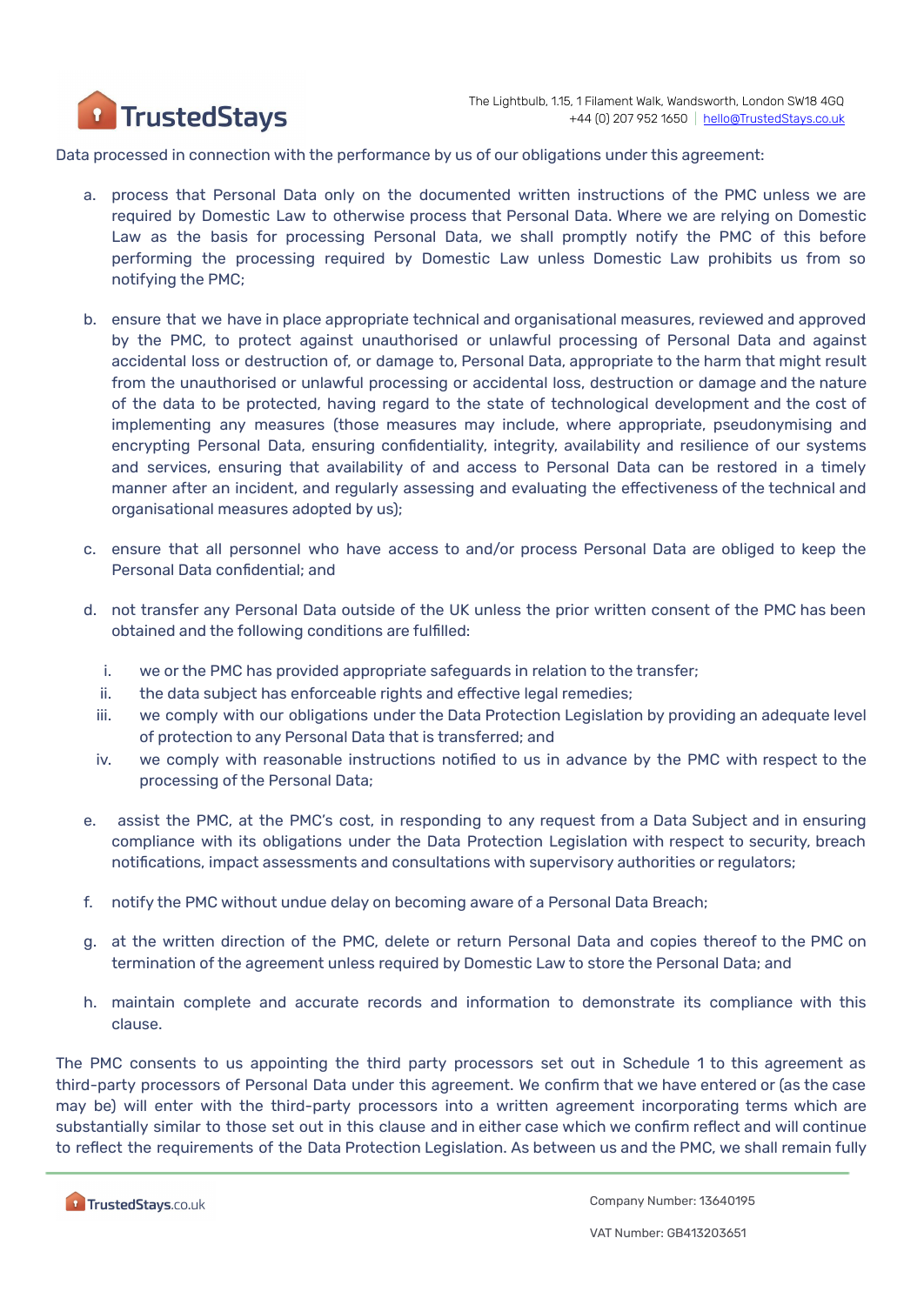

liable for all acts or omissions of any third-party processor appointed by us pursuant to this clause.

#### **ELIGIBILITY**

In order to use the Platform, you must be an individual who is at least 18 years old or a duly organised, validly existing business or other legal entity in good standing under the laws of the country in which you are established and able to enter into legally binding contracts. Some PMCs may have additional requirements on the minimum age of the primary occupant (as noted on the Property Listing page).

#### **VERIFICATION OF GUESTS**

To ensure the security of the Platform and the Properties, for fraud prevention purposes and compliance with applicable laws, the PMC may in its sole discretion and consistent with applicable laws request that you provide information to verify your identity such as a driver's license or passport. In some jurisdictions the PMC is required by applicable law to collect such identity verification information and provide it to government authorities. PMCs may perform additional background checks or obtain reports from public databases in order to verify Guests' identities.

#### **TRUSTEDSTAYS INFORMATION**

TrustedStays Information is the property of TrustedStays. The downloading, reproduction, or retransmission of TrustedStays Information, other than for non-commercial individual use, is strictly prohibited.

#### **AVAILABILITY OF THE PLATFORM AND SERVICE**

The Platform is provided via the internet and TrustedStays does not guarantee the continuous and uninterrupted availability of the Platform or the Services. The Platform may not be available as a result of maintenance, capacity limits or for any other reasons in TrustedStays' sole discretion.

#### **INTELLECTUAL PROPERTY**

The Platform may contain or reference trademarks, patents, copyrighted materials, trade secrets, technologies, products, processes or other proprietary rights of TrustedStays, our affiliates, and/or other parties. No license to or right in any such trademarks, patents, copyrighted materials, trade secrets, technologies, products, processes and other proprietary rights of TrustedStays, our affiliates, and/or other parties is granted to or conferred upon you.

#### **ACCEPTABLE USE**

You agree that you will not use any device, software or other instrumentality to interfere or attempt to interfere with the proper working of the Platform and/or the Services, and that you will not take any action that imposes an unreasonable or disproportionately large load on our infrastructure. In addition, you agree that you are not authorised to use any robot, spider, other automatic device, or manual process to monitor, scrape, or copy the Platform, the Services, or the TrustedStays Information contained therein, or any aspect of the Platform, the Services or the TrustedStays Information, without the prior express consent from an authorised TrustedStays representative (such consent is deemed given for standard search engine technology employed by internet search websites to direct internet users to the Platform). You further agree not to claim that such access is authorised. Furthermore, you agree that you will not use the Platform and/or the Services for any purpose that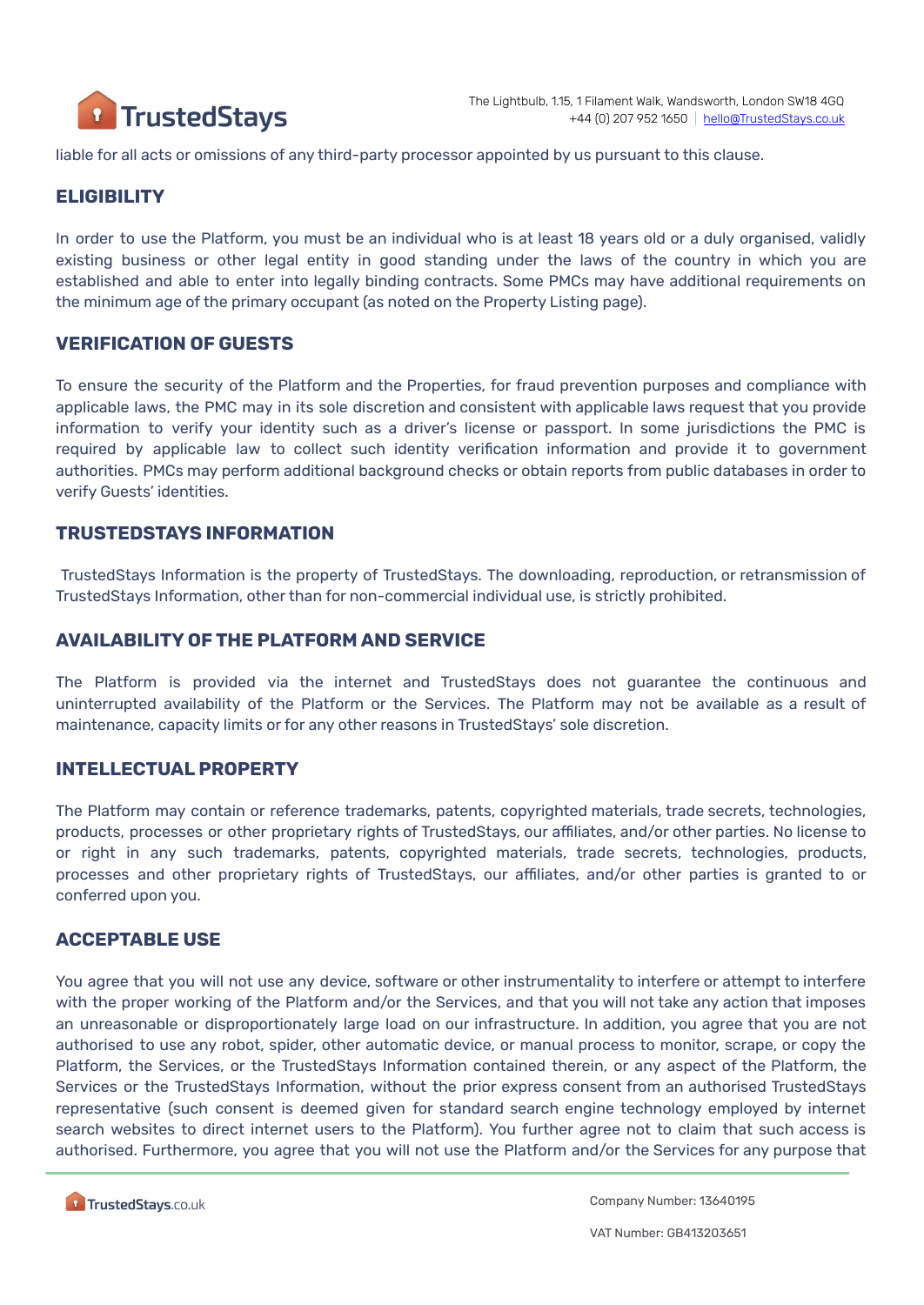

is illegal, unlawful, or prohibited by these Terms. You agree that you will not interrupt, disrupt, alter, destroy, impair, restrict tamper, or otherwise affect the proper operation of the Platform and/or the Services in any way, including, without limitation, through the use of any malicious or unauthorised code, virus, worm, Trojan horse, malware, or program. You may not use the Platform and/or the Services in any threatening, libelous, slanderous, defamatory, obscene, inflammatory, pornographic, discriminatory, or otherwise offensive manner. We reserve the right in our sole discretion to revoke or deny your access to the Platform or use of the Services without limitation if you violate any of the provisions of these Terms. You agree that you will make only legitimate reservations in good faith for use by you and your authorised Guests only, and not for other purposes, including without limitation, reselling, impermissibly assigning or posting on third party websites, or making speculative, false or fraudulent reservations, or any reservation in anticipation of demand.

# **ACCESS CODES**

The Platform may provide you with Access Codes. You are entirely responsible for maintaining the confidentiality of your Access Codes and for all activities that occur under your account. We reserve the right to immediately terminate your account at our sole discretion and without prior notice to you wherever there is a reason including, for example, if you violate any part of these Terms.

# **LIABILITY**

Our website and the digital content are provided "as is" and to the extent permitted by law, we exclude all conditions, warranties, representations or other terms which may apply to our website or our digital content, whether express or implied. In particular (but without limitation) we exclude any warranty as to the reliability or accuracy of any of the digital content.

Nothing in these Terms of Service shall limit or exclude our liability for: (a) death or personal injury resulting from our negligence; (b) our fraudulent misrepresentation; or (c) any other liability that cannot be excluded or limited by English law.

However, to the extent permitted by law our maximum liability to you as a Buyer (whether in contract, tort, negligence, misrepresentation or under any other legal head of liability) in relation to your use or inability to use or delay in use of any element of our website or any digital content shall be limited to:

- a) the total monies paid by the Buyer in respect of the relevant Property via our Service (where the Buyer is, notwithstanding the exclusions set out in these Terms or any rental agreement, contract or other agreement entered into with a PMC, bringing a claim against us in relation to the provision or non-provision of specific Property); or
- b) 1 GBP / 1 EUR / 1.50 USD (in relation to all other claims which may be made against us by a Buyer or any other visitor to our website or digital content); and we shall not have any liability to you (whether in contract, tort, negligence, misrepresentation or under any other legal head of liability) for any:
	- i. indirect or consequential losses, damages, costs or expenses;
	- ii. loss of profits (whether direct or indirect);
	- iii. loss of reputation;
	- iv. loss of, damage to or corruption of data;
	- v. conduct or misconduct of any Buyer or PMC; or
	- vi. losses caused to a Buyer or PMC, including any damage or injury suffered by any PMC, Buyer or any member of a Buyer's party;

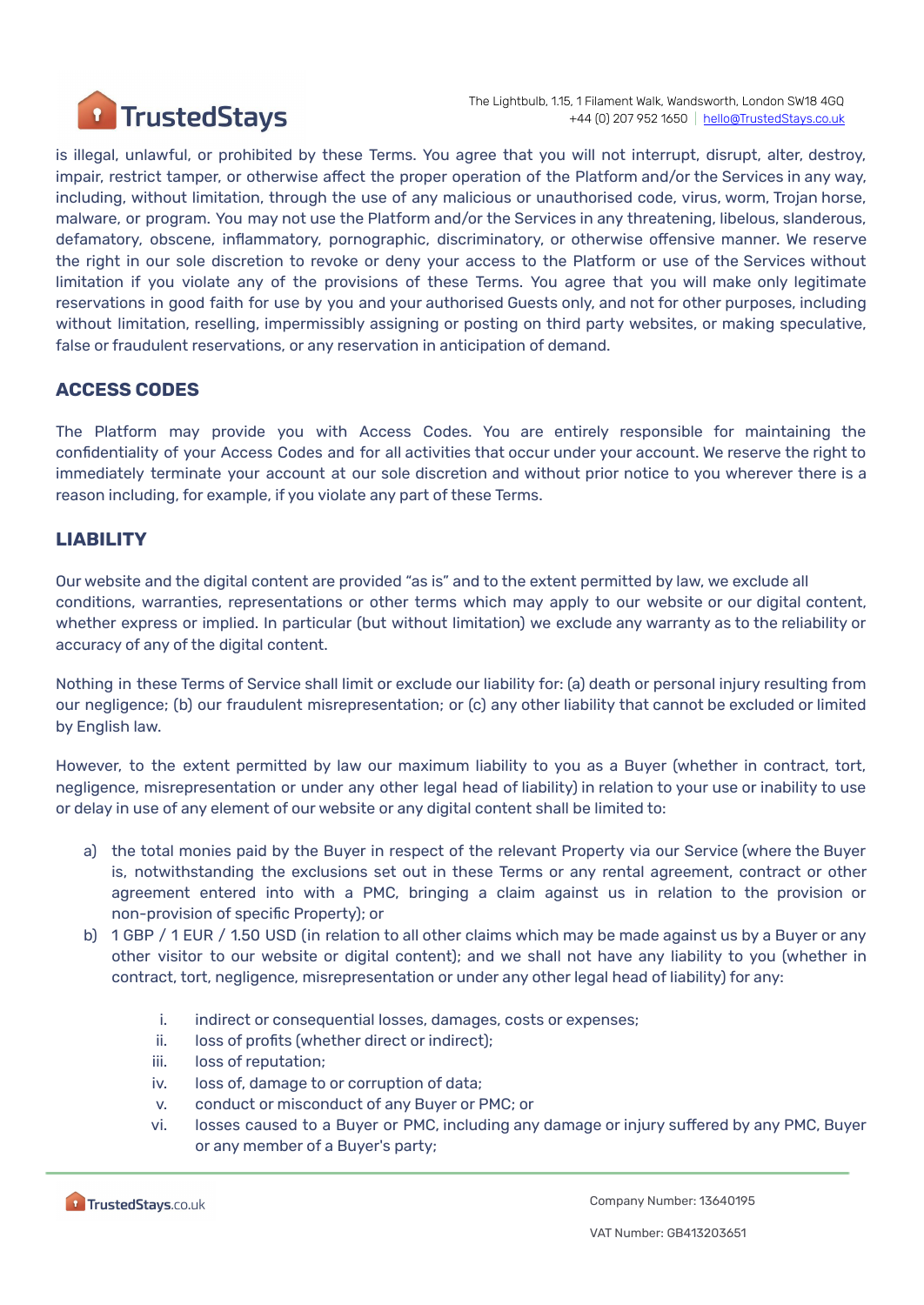

in each case whether or not such losses were reasonably foreseeable or we had been advised of the possibility of you incurring such losses.

PMCs are independent contractors and not agents of TrustedStays. TrustedStays is not liable for the acts, errors, or omissions, representations, breaches or negligence of any PMC.

Parties shall not be in breach of these Terms nor liable for delay in performing, or failure to perform, any of their obligations in these Terms if such delay or failure results from a terrorist attack, government or other relevant authority imposed travel ban or damage to the Property caused by fire, flood or explosion.

The Buyer expressly agrees that (except as set out in the second paragraph under "Liability" above) neither TrustedStays nor our employees or agents are responsible or liable in any way for any damage or injury which the Buyer or any member of its party may suffer in connection with any Property.

The Buyer agrees to pay TrustedStays in full for the reasonable costs, claims, liabilities or expenses (including but not limited to legal costs and expenses) suffered by TrustedStays as a result of or in connection with any breach by the Buyer of these Terms (or the breach by any person in the Property during their stay).

# **YOUR CONTENT**

With respect to all communications you make to us regarding TrustedStays Information including but not limited to feedback, questions, comments, suggestions and the like ("**Your Content**"), you grant us the royalty-free, perpetual, irrevocable, worldwide, non-exclusive, transferable and sublicensable right to use, copy, display, reproduce, process, adapt, modify, publish, transmit, perform, display, distribute, and otherwise exploit Your Content, or any part thereof, for any purpose, in any format or medium now known or developed in the future in perpetuity. You agree that: (a) you shall have no right of confidentiality in Your Content and we shall have no obligation to protect Your Content from disclosure; and (b) we shall be free to use any ideas, concepts, know-how, content or techniques contained in Your Content for any purpose whatsoever, including but not limited to the development, production and marketing of products and services that incorporate such information. The above is limited only by our commitment and obligations pertaining to your personal information (for more information, please see our Privacy Policy [Statement](https://www.marriott.com/about/privacy.mi)).

#### **TECHNICAL INACCURACIES AND TYPOGRAPHICAL ERRORS**

TrustedStays Information may contain technical inaccuracies and typographical errors, including but not limited to inaccuracies relating to pricing or availability applicable to your transaction. TrustedStays assumes no responsibility or liability for any such inaccuracies, errors or omissions, and shall have no obligation to honour reservations or information affected by such inaccuracies. TrustedStays reserves the right to make changes, corrections, cancellations and/or improvements to TrustedStays Information, and to the products described in such information, at any time without notice, including after confirmation of a transaction.

# **THIRD PARTY SITES**

If you choose to leave the Platform via links to other third-party websites, including those of advertisers, these Terms and our Privacy Policy Statement will no longer apply. We are not responsible for the terms of service or privacy policies of those third-party websites or the cookies or other tracking technologies they use. In addition, because we have no control over such third-party sites and resources, you acknowledge and agree that we are

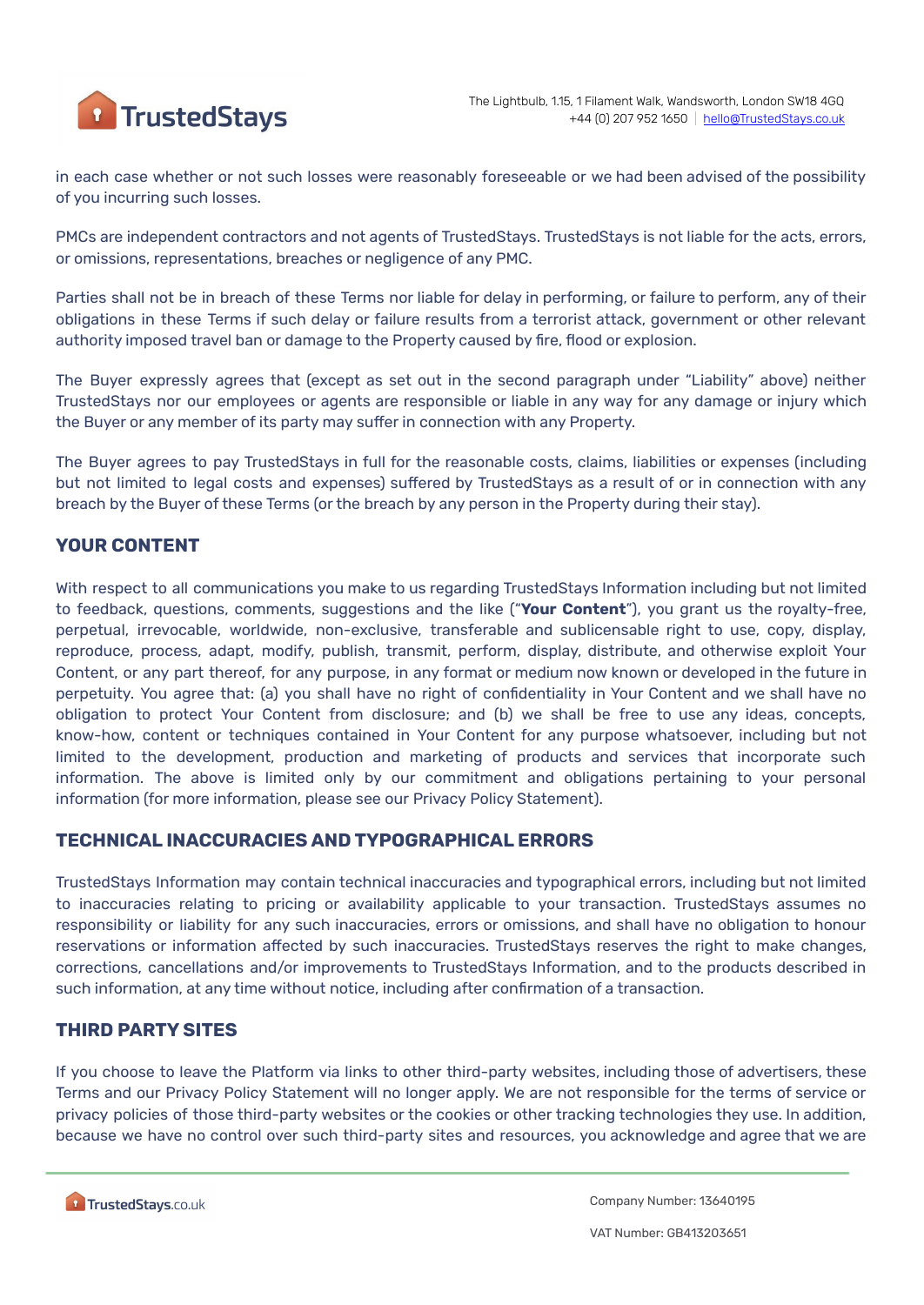

not responsible for the availability of such third-party sites or resources, and that we do not endorse or are responsible or liable for any content, advertising, products, or other materials on or available from such third-party sites or resources. Sometimes TrustedStays provides referrals to third-party websites solely for the convenience of its Guests. TrustedStays makes no representations or endorsements concerning the safety, accuracy, quality, standards or fitness of the services provided by these third-parties. TrustedStays is not responsible or liable, either directly or indirectly, for any loss or damage that is sustained from your use of these third-party services. Please refer to the terms and conditions and privacy provisions of the third-party, which govern your transaction. TrustedStays is not responsible for any aspect of these third-party services, and you assume all risks associated with the services.

#### **GOVERNING LAW**

These Terms and the Services will be governed by English law.

#### **MEDIATION AND ARBITRATION**

Any dispute arising out of or in connection with these Terms (including a dispute regarding the existence, or validity of these Terms) shall be referred first to mediation in accordance with the model procedure of the Centre for Effective Dispute Resolution, London ("**CEDR**"), such mediation to be completed within 30 days of signature of the CEDR Mediation Agreement.

If the parties cannot agree on mediation, then the dispute shall be resolved by arbitration with seat (or legal place) in London, England conducted in the English language by a single arbitrator pursuant to the rules of the London Court of International Arbitration ("**LCIA**") (such arbitration to also be administered by the LCIA in accordance with those rules).

In any such arbitration, in the event of a declared public health emergency by either the World Health Organisation (the "**WHO**") or a national Government, as a consequence of which it is inadvisable or prohibited for the parties and/or their legal representatives to travel to, or attend any hearing ordered by the tribunal, the following shall apply:

- i. any such hearing shall be held via video or telephone conference upon the order of the tribunal;
- ii. the parties agree that no objection shall be taken to the decision, order or award of the tribunal following any such hearing on the basis that the hearing was held by video or telephone conference; and
- iii. in exceptional circumstances only the tribunal shall have the discretion to order that a hearing shall be held in person, but only after full and thorough consideration of the prevailing guidance of the WHO and any relevant travel or social distancing restrictions or guidelines affecting the parties and/or their legal representatives and the implementation of appropriate mitigation.

#### **CUSTOMER REVIEWS TERMS OF USE**

When we make available functionality which allows you to provide a rating and review of TrustedStays-curated Properties, these "Terms of Use" govern your provision and posting of reviews, including your submission of stories, photographs, videos or other information (collectively, "**Content**"). By submitting any Content, you are entering into an agreement with TrustedStays Ltd. ("**TrustedStays**") to accept all of these Terms of Use as they may be updated by TrustedStays without notice. TrustedStays recommends that you review these Terms of Use from time to time to ensure that you are familiar with the most recent version. TrustedStays' website may contain or reference trademarks, patents, copyrighted materials, trade secrets, technologies, products,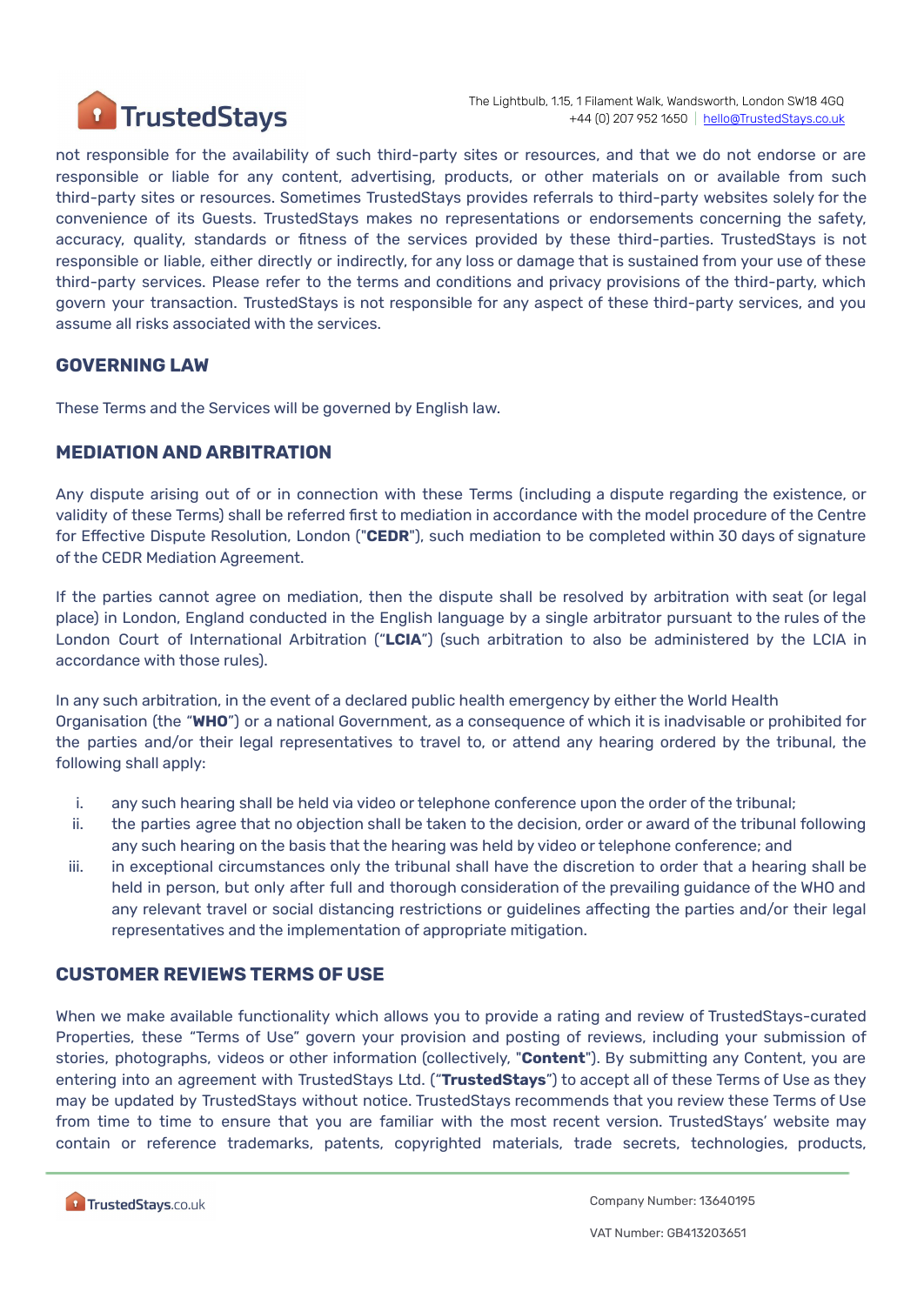

processes and/or other proprietary rights of TrustedStays and other parties. No license to or right in any such trademarks, patents, copyrighted materials, trade secrets, technologies, products, processes and other proprietary rights is granted to or conferred upon you. With respect to any Content you submit, you grant TrustedStays and its agents, subsidiaries, affiliates, partners or third party service providers and their respective directors, officers and employees (collectively, "**Affiliates**") a perpetual, irrevocable, royalty-free, worldwide, sub-licensable and transferable right and license to: (a) use, copy, modify, delete in its entirety, adapt, publish, translate, alter, create derivative works of, sell and/or distribute such Content and/or incorporate such Content into any form, medium, materials or technology without notice, compensation or other obligation to you; and (b) sublicense the foregoing rights to others. You may not have the ability to edit or delete the Content that you submit. TrustedStays has the right, but not the obligation, to evaluate all Content before posting it and to alter, remove or refuse to post any Content. You release and discharge TrustedStays from any and all liability arising out of or relating to the Content and TrustedStays' use of the Content, including without limitation, claims for defamation or claims based on the rights of privacy or publicity or on any blurring or visual distortion or alteration, whether intentional or otherwise, that may occur or be produced in the use of the Content. You further irrevocably waive any "moral rights" or other rights with respect to attribution of authorship or integrity of materials regarding each item of Content that you may have under any applicable law. For all Content you submit, you represent and warrant that:

- 1. you have all rights necessary for you to grant the foregoing license of the Content to TrustedStays (including without limitation rights in any musical compositions and/or sound recordings embodied or embedded in the Content);
- 2. all individuals appearing in the Content have given their consent to TrustedStays' use of the Content for any lawful purpose;
- 3. you recently stayed at the TrustedStays curated Property for which you are providing a review, are the sole author of and owner of the intellectual property rights in the Content and shall be fully responsible for such Content;
- 4. you are at least the age of majority in the jurisdiction in which you reside;
- 5. the Content does not contain any confidential information
- 6. the Content is not false, inaccurate or misleading;
- 7. the Content does not contain personally identifiable information of any person other than yourself (including any TrustedStays representative), including first and last name, username containing first and last name, email address, physical address, or phone number;
- 8. the Content does not criticise other posted stories or their authors;
- 9. the Content, and TrustedStays' use of the Content, does not infringe any third party's copyright, patent, trademark, trade secret or other proprietary rights or rights of publicity or privacy, or otherwise violate the rights of any third party;
- 10. the Content, and TrustedStays' use of the Content, does not violate any law, statute, ordinance or regulation;
- 11. the Content, and TrustedStays' use of the Content, is not, and may not reasonably be considered to be, obscene, abusive, threatening, indecent, defamatory, libellous, hateful, racially or religiously biased or otherwise offensive;
- 12. the Content does not contains advertisements, "SPAM" or references to other services, products, offers or websites; and
- 13. the Content does not contain any computer viruses, worms or other potentially damaging computer programs or files.

You agree to pay TrustedStays in full for all costs, claims, liabilities or expenses (including but not limited to legal costs and expenses) suffered by TrustedStays as a result or in connection with your breach of the

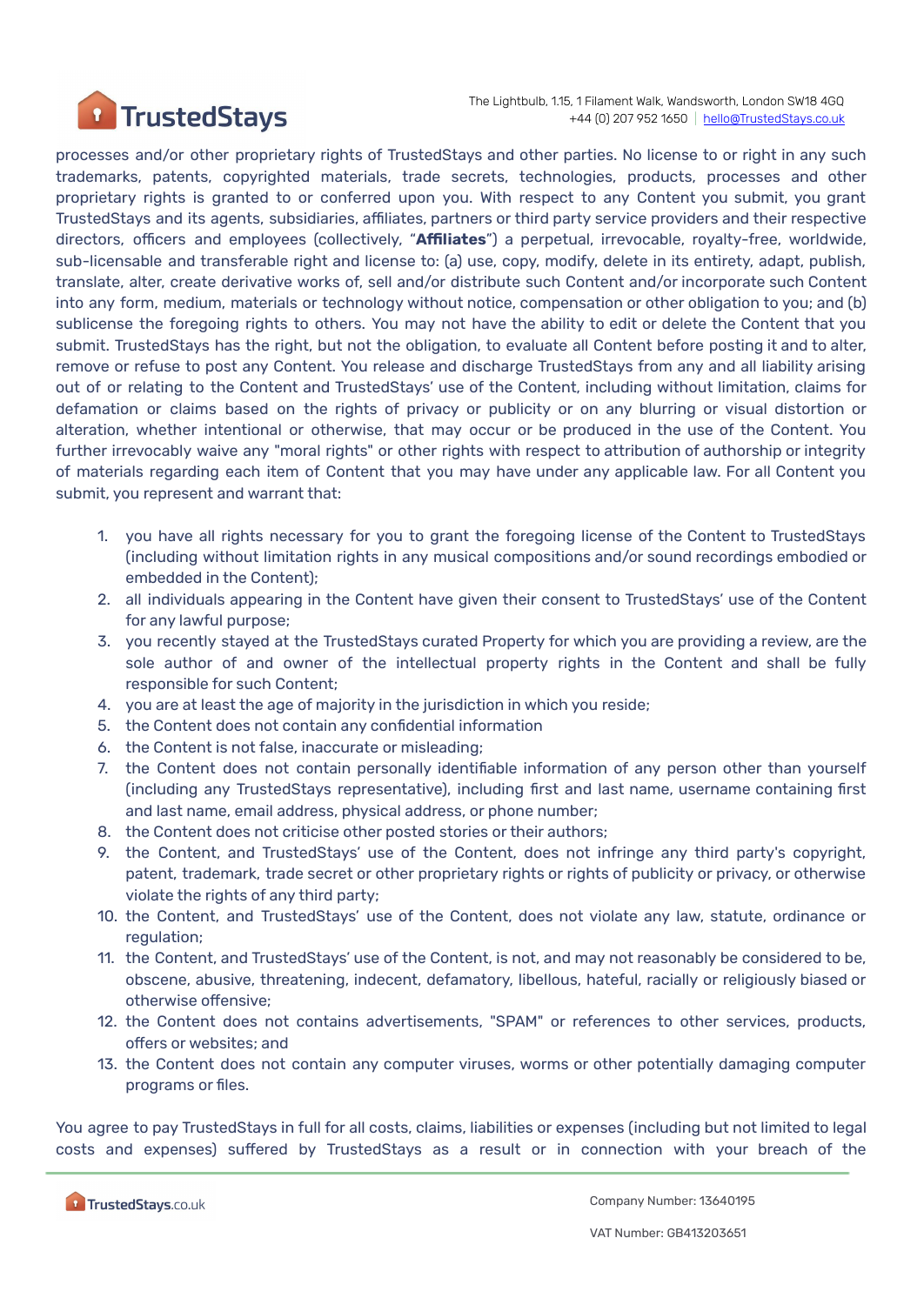

representations and warranties set forth above, your violation of any law or the rights of a third party, or your submission of Content that violates these Terms of Use.

This website is provided on an "as is" and "as available" basis, and TrustedStays makes no representations or warranties of any kind, express or implied, as to its operation or the information, content, or materials included in the site, including, without limitation, warranties or conditions of title or implied warranties of merchantability or fitness for a particular purpose, and non-infringement. TrustedStays does not represent or warrant that the information accessible on this site is accurate, complete, or current. TrustedStays further does not represent or warrant that your use of the site will be uninterrupted, error free, secure, free of viruses or other harmful components, or that any content is accurate or correct. Your submission of content is solely at your own risk. It is TrustedStays' policy to respect the intellectual property rights of others. In connection with this policy, TrustedStays will not knowingly post content of any kind that infringes the copyright or other intellectual property rights of others. If you believe that your work has been used in a way that constitutes copyright infringement, please send: (a) a description of the work; (b) a description of the location of the work on the Site, including the URL; (c) your name, address, and telephone number; (d) a signed statement by you that you have a good faith belief that the disputed use is unauthorized under current law; and (e) a signed statement by you that you believe, under penalty of perjury, that your allegations are true and that you are the copyright owner or acting on behalf of the copyright owner. Please submit these materials to hello@trustedstays.co.uk.

#### **HOW TO CONTACT US**

If you have any questions about our Terms and Conditions, please contact us at [hello@trustedstays.co.uk.](mailto:hello@trustedstays.co.uk)

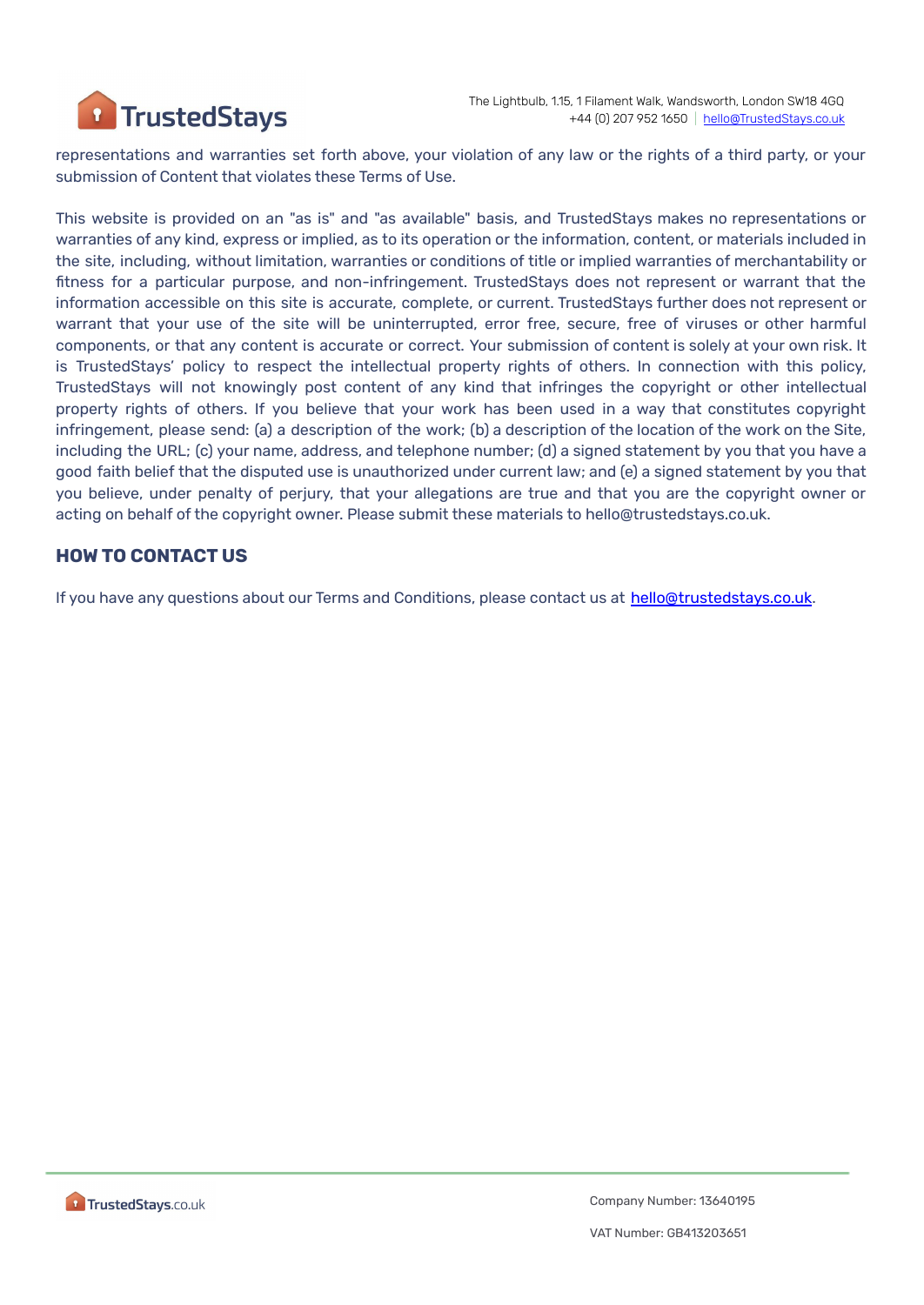

# **SCHEDULE 1**

#### **PART I – AUTHORISED SUB-PROCESSORS**

- Google Analytics
- HotJar
- Leadfeeder
- LeadForensics
- Meta
- **Sojern**
- Secura
- Mailchimp
- Google Maps
- Stripe
- Zoho
- **Hubspot**
- Google Adwords

#### **PART II - PROCESSING OF PERSONAL DATA**

Part II of this schedule includes certain details of the processing of Personal Data, required by Article 28(3) UK GDPR.

#### *Subject matter and duration of the processing of Personal Data*

Personal Data related to Data Subjects who make bookings through the website.

The Personal Data shall only be held for the length of time required to process and manage the booking except as otherwise required by the Data Protection Legislation.

#### *The nature and purpose of the processing of Personal Data*

Processing of Data Subjects' Personal Data for the purpose of customers making and managing bookings through the website.

#### *The types of Personal Data to be processed*

The types of personal information that we might collect in order to process and manage bookings through the website include, but are not limited to:

- Name;
- Email address;
- Postal address, including postcode;
- Telephone number:
- Mobile number;
- Date of birth;
- Payment information;
- IP address and other device information;
- Activity on the website, including information about use of our website, products and services;